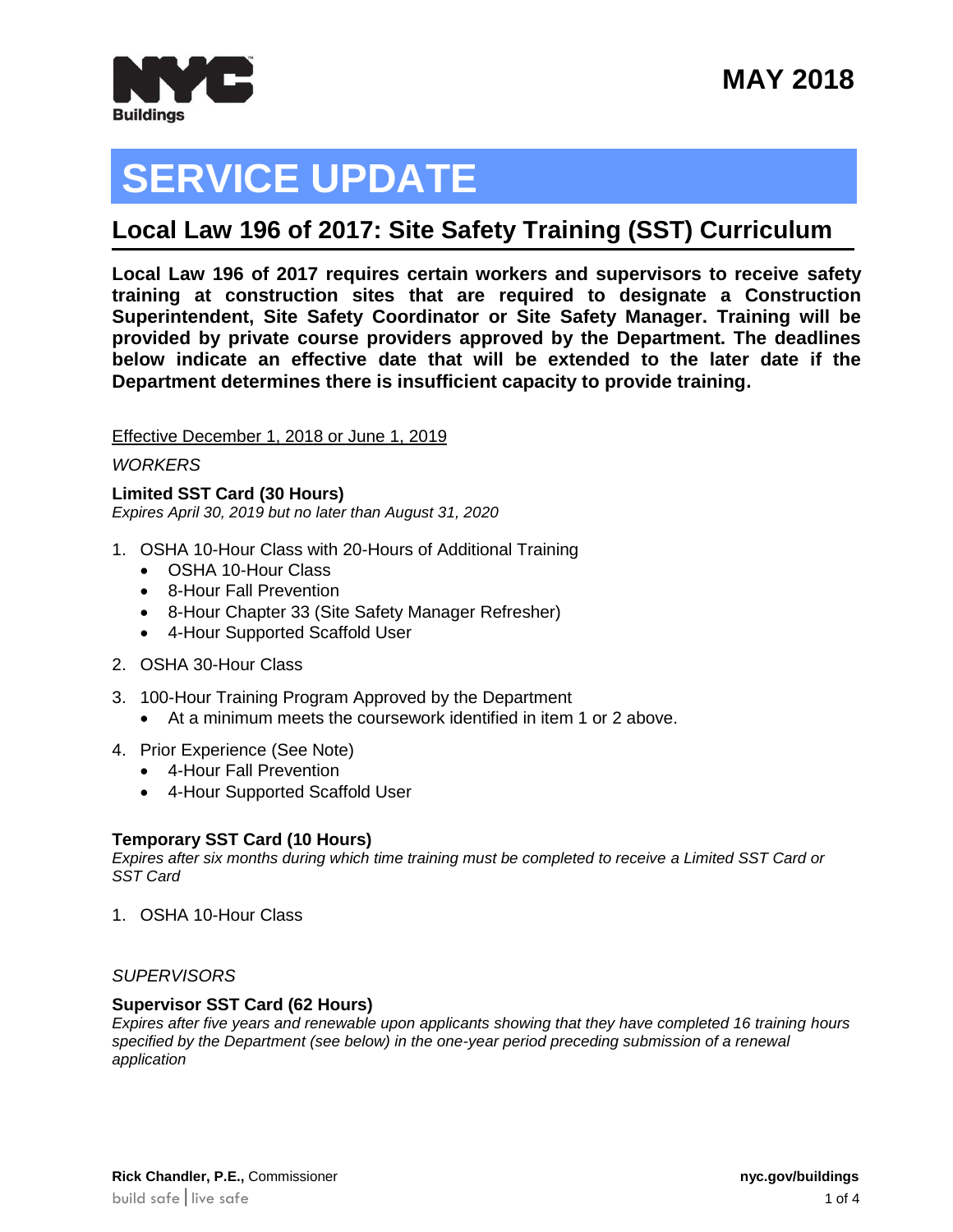

- OSHA 30-Hour Class
- 8-Hour Fall Prevention
- 8-Hour Chapter 33 (Site Safety Manager Refresher)
- 4-Hour Supported Scaffold User
- 2-Hour Site Safety Plan
- 2-Hour Tool Box Talks
- 2-Hour Pre-Task Safety Meetings
- 2-Hour General Electives
- 2-Hour Specialized Electives
- 2-Hour Drug and Alcohol Awareness

#### Effective May 1, 2019 or September 1, 2020

#### *WORKERS*

#### **SST Card (40 Hours)**

*Expires after five years and renewable upon applicants showing that they have completed eight training hours specified by the Department (see below) in the one-year period preceding submission of a renewal application*

- 1. OSHA 10-Hour Class with 30-Hours of Additional Training
	- OSHA 10-Hour Class
	- 8-Hour Fall Prevention
	- 8-Hour Chapter 33 (Site Safety Manager Refresher)
	- 4-Hour Supported Scaffold User
	- 4-Hour General Electives
	- 4-Hour Specialized Electives
	- 2-Hour Drug and Alcohol Awareness
- 2. OSHA 30-Hour Class With 10-Hours of Additional Training
	- OSHA 30-Hour Class
	- 8-Hour Fall Prevention
	- 2-Hour Drug and Alcohol Awareness
- 3. 100-Hour Training Program Approved by the Department
	- At a minimum meets the coursework identified in item 1 or 2 above.
- 4. Prior Experience *(see NOTE)*
	- 4-Hour Fall Prevention
	- 4-Hour Supported Scaffold User

*NOTE: An applicant for an SST Card, including a Limited SST Card, SST Card or Supervisor SST Card, who completed the training to comply with the requirements for such SST Card, but who did not complete a particular course topic within the five years preceding submission of an application for an SST Card, may complete the training listed under "Prior Experience" in the one-year period preceding submission of an application for an SST Card.*

#### Training Required to Renew SST Card

#### **SST Card (8 Hours)**

- 4-Hour Fall Prevention
- 4-Hour Supported Scaffold User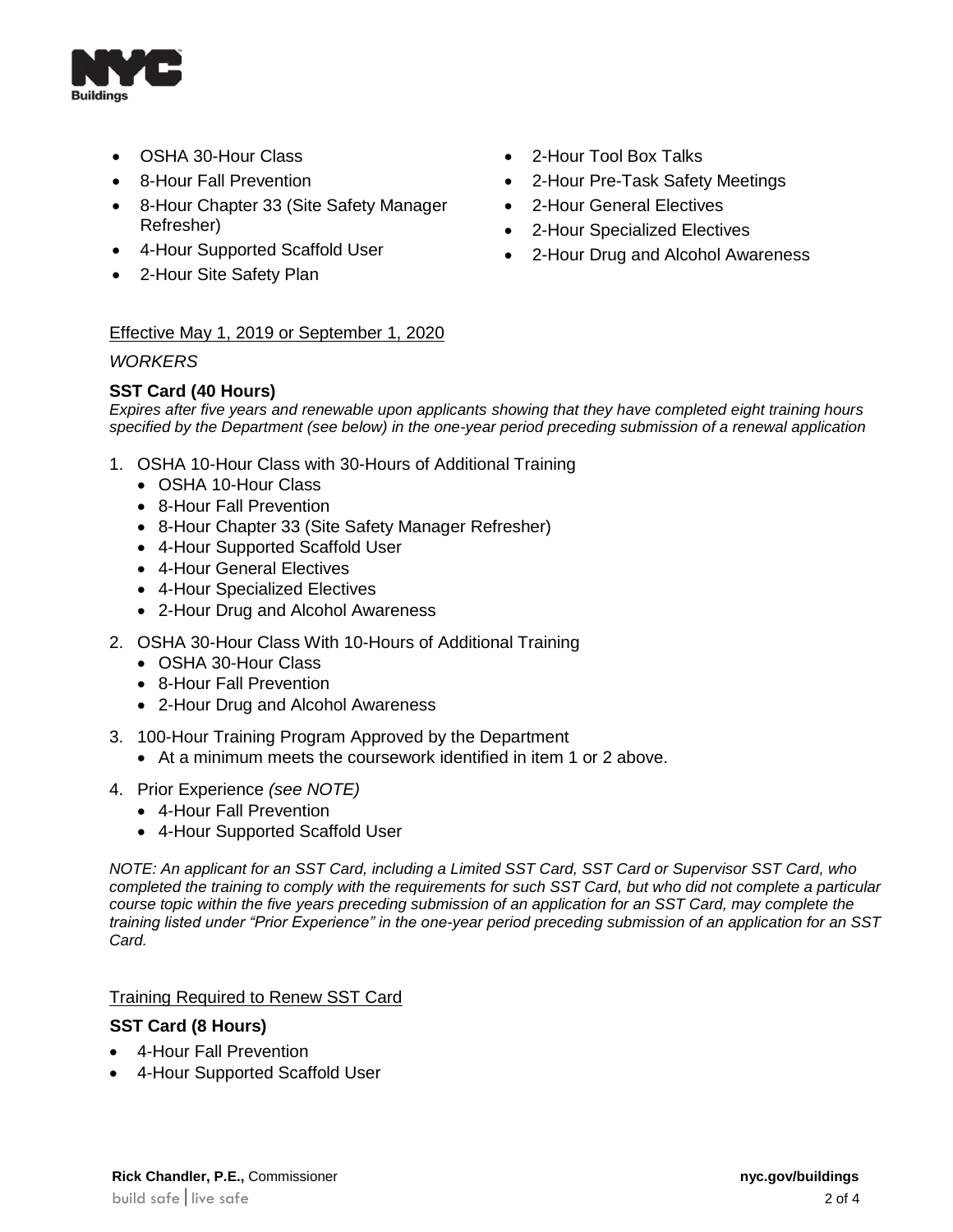

#### **Supervisor SST Card (16 Hours)**

- 8-Hour Fall Prevention
- 4-Hour Support Scaffold User
- 2-Hour Tool Box Talks
- 2-Hour Pre-Task Safety Meetings

#### Approved Topics for General and Specialized Electives

#### *General Electives*

- Materials Handling, Storage, Use and **Disposal**
- Handling Heavy Materials and Proper Lifting Techniques
- Stairways and Ladders
- Tools Hand and Power
- Fire Protection and Prevention
- First Aid and CPR

#### *Specialized Electives*

- Cranes, Derricks, Hoists, Elevators and **Conveyors**
- Excavations
- Scaffolds-Suspended
- Concrete and Masonry Construction
- Confined Space Entry
- Ergonomics
- Motor Vehicles, Mechanized Equipment and Marine Operations; Rollover Protective Structures and Overhead Protection; and Signs, Signals and **Barricades**
- Powered Industrial Vehicles
- Steel Erection
- Welding and Cutting
- Protection From Sun Exposure
- Repetitive Motion Injuries
- Conducting Pre-Task Meetings
- Conducting "Tool Box" Talks
- Hoisting and Rigging
- Electrocution Prevention
- Asbestos/Lead Awareness
- Flag Person
- Demolition Safety
- Occupant Protection (Work in Occupied Buildings)
- Adioining Property Protection, Pedestrian Protection, Major Buildings, SWS, Fencing, etc. (SSM Training Refresher)
- Safety and Health Programs in Construction
- Foundations for Safety Leadership
- Risk Assessment and Accident Investigation (Including Graphic Photos of Aftermath of Accidents)
- Job Hazard Analysis
- Manlifts/Aerial Lifts/Scissor Lifts Safety

#### Applying to Become a Department-Approved Course Provider

In the coming weeks, the Department will be issuing guidelines for the SST course topics above that will be used by Department-approved course providers to build their curriculum for approval. In addition, the Department will be hosting information sessions geared towards course providers.